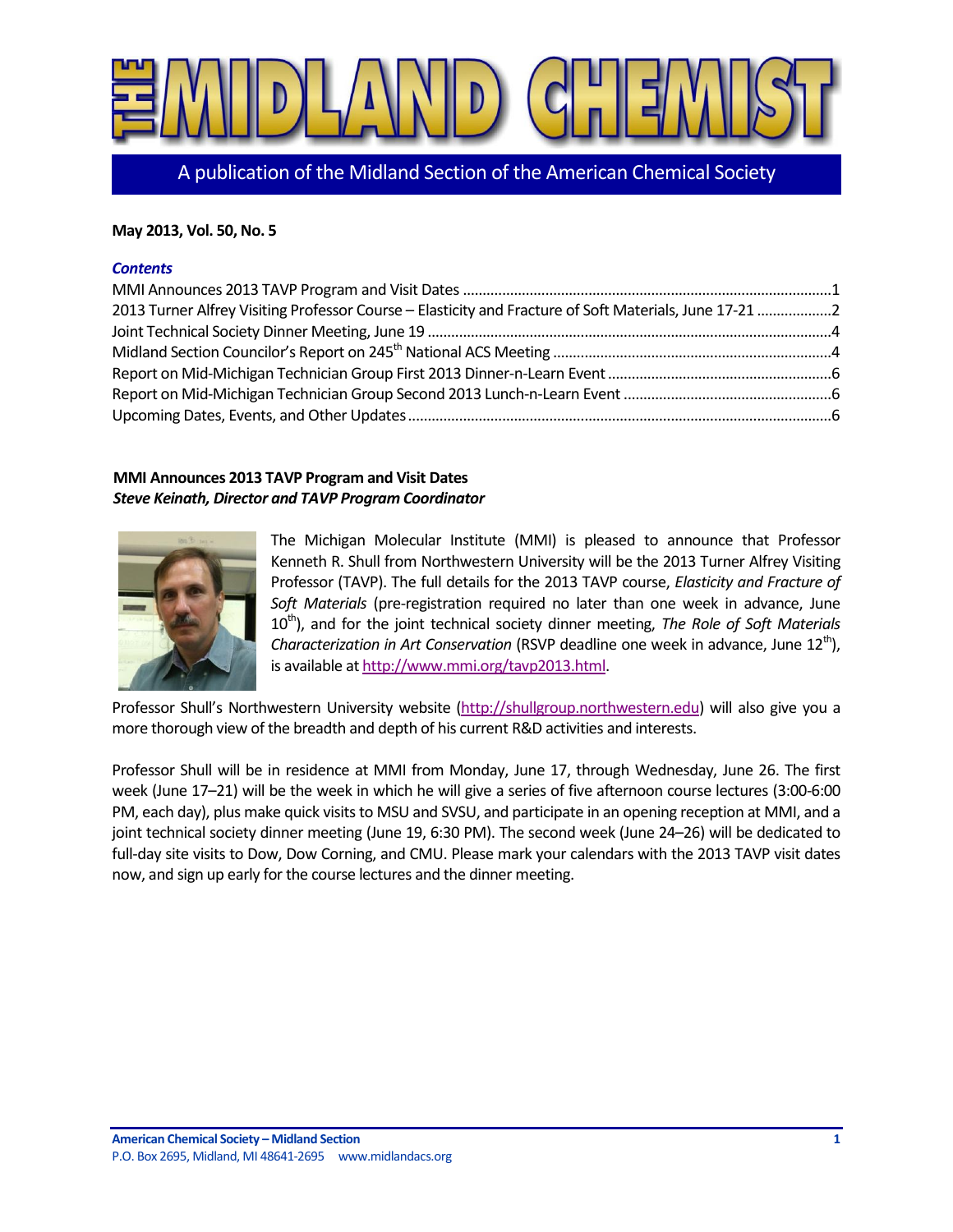<span id="page-1-0"></span>**2013 Turner Alfrey Visiting Professor Course – Elasticity and Fracture of Soft Materials, June 17-21** *Steve Keinath, Director and TAVP Program Coordinator*

#### **Course 1040: ELASTICITY AND FRACTURE OF SOFT MATERIALS**

#### **Lecturer**

Professor Kenneth R. Shull, Professor of Materials Science and Engineering, Northwestern University, Evanston, IL 60208

### **Location**

Lecture Hall, Michigan Molecular Institute, 1910 West St. Andrews Road, Midland, MI 48640

#### **Time**

Formal lectures: Monday-Friday, June 17–21, 2013, 3:00-6:00 PM

#### **Fee**

There is no fee for auditors if they belong to organizations that are financial sponsors of the Turner Alfrey Visiting Professor program: The Dow Chemical Company, Dow Corning Corporation, Central Michigan University, Michigan State University, Saginaw Valley State University, Mid-Michigan Section of the SPE, and Midland Section of the ACS. For all others, a course fee of \$400 will be required at registration. All participants, however, must pre-register.

### **Registration**

Pre-registration is required no less than one week in advance with the Registrar by visiting [http://www.mmi.org/tavp2013.html,](http://www.mmi.org/tavp2013.html) e-mailin[g registrar@mmi.org,](mailto:registrar@mmi.org) or by calling (989) 832-5555.

### **Course Description:**

Many application areas for "soft" polymeric materials require that their mechanical properties be appropriately tuned. Our definition of a "soft" material includes the following situations:

1. Materials which are soft enough so that adhesive forces result in substantial deformation of the material. This criterion is met for any polymeric material when the size scale is sufficiently small, as in a nanoindentation experiment to measure the elastic properties, for example. It is also met when the modulus of the material becomes small enough so that even macroscopic samples are deformed by relatively weak adhesive forces. Pressure sensitive adhesives (sticky tapes) are an example of this type of soft material.

2. Materials with fracture stresses that exceed their elastic modulus. Standard fracture mechanics concepts are no longer applicable in this regime. The materials design strategy for producing high toughness soft materials like artificial cartilage is fundamentally different than the design strategies for producing tough, rigid materials like metals and ceramics.

3. Materials with a substantial viscoelastic character. Energy dissipation mechanisms at the molecular level often dominate the behavior of soft materials. While some features of soft material behavior can be understood from a purely elastic analysis, other features, including rate dependent issues in fracture, require that viscoelastic effects be taken into account.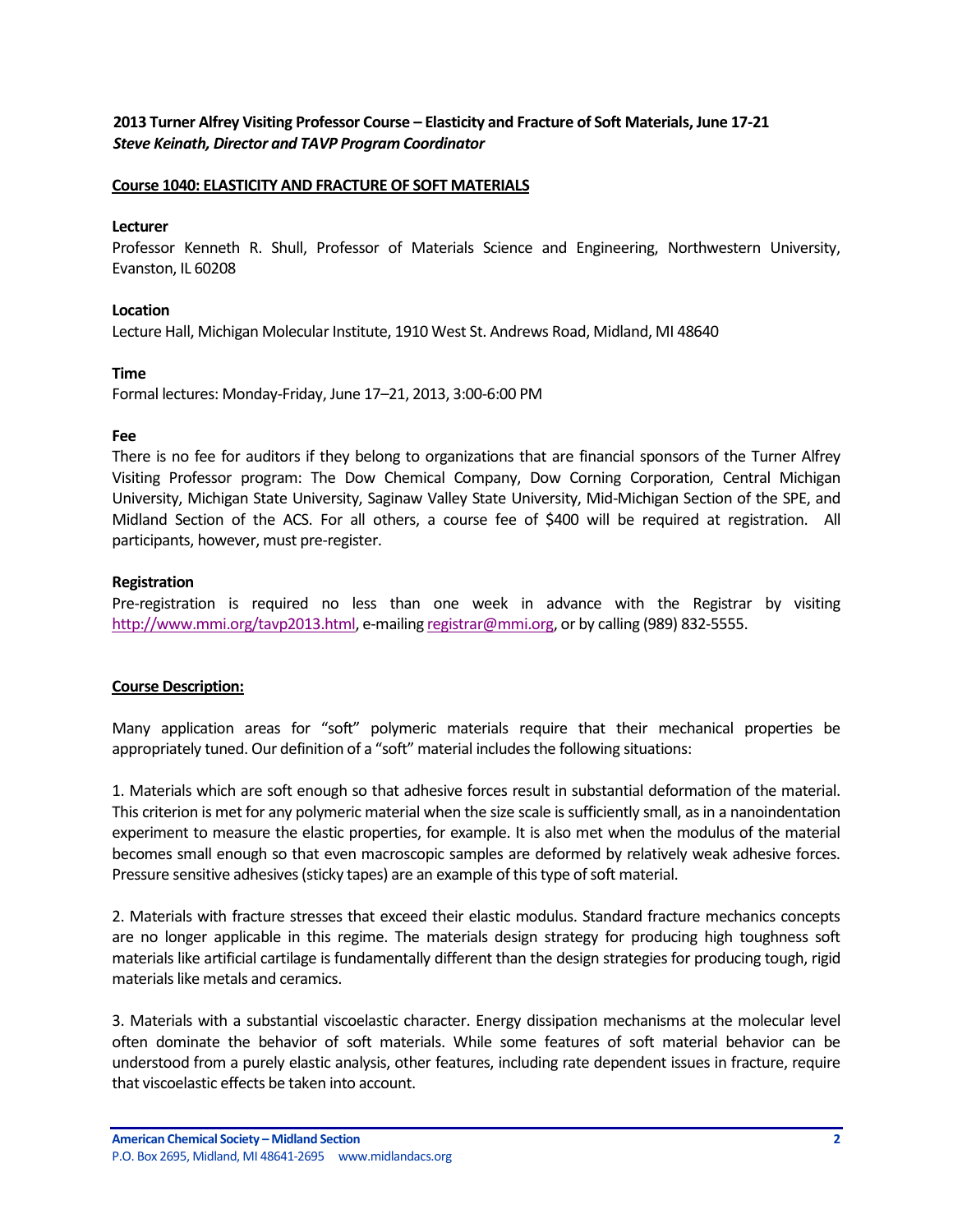This course is designed to provide the background needed to work effectively with a variety of soft materials, and to design, conduct, and interpret experiments aimed at probing soft material behavior. The course is inherently interdisciplinary, and includes both the relevant background in pure mechanics and of structure/property relationships in different soft materials. A variety of material examples will be discussed throughout the course to illustrate key concepts.

# **Lecture Topics Outline:**

## **Deformation and Adhesive Contact of Soft Materials**

Hertzian (non-adhesive contact) of elastic solids Adhesive contact: The JKR theory of adhesion Geometric connections, contact splitting, etc. Examples: Nanoindentation, biomimetics (Gecko adhesion), pressure sensitive adhesives

## **Fracture Mechanics of Soft Materials**

Stress fields in the linear elastic limit Nonlinear fracture mechanics and the use of strain energy functions Fracture of elastomers and gels Examples: Super-tough polymer gels

## **Two-Dimensional Elasticity**

Laplace pressure equation and the relationship between membrane tension and pressure Equilibrium shapes of liquid interfaces The role of elasticity Examples: Membrane inflation, membrane contact experiments

# **Materials Characterization with Quartz Crystal Resonators**

Wave propagation in solids Acoustic resonators and the coupling of mechanical and electrical information Theory of the quartz crystal microbalance High frequency characterization of materials across the complete viscoelastic spectrum Examples: Cure monitoring of rigid coatings, quartz resonators as contact sensors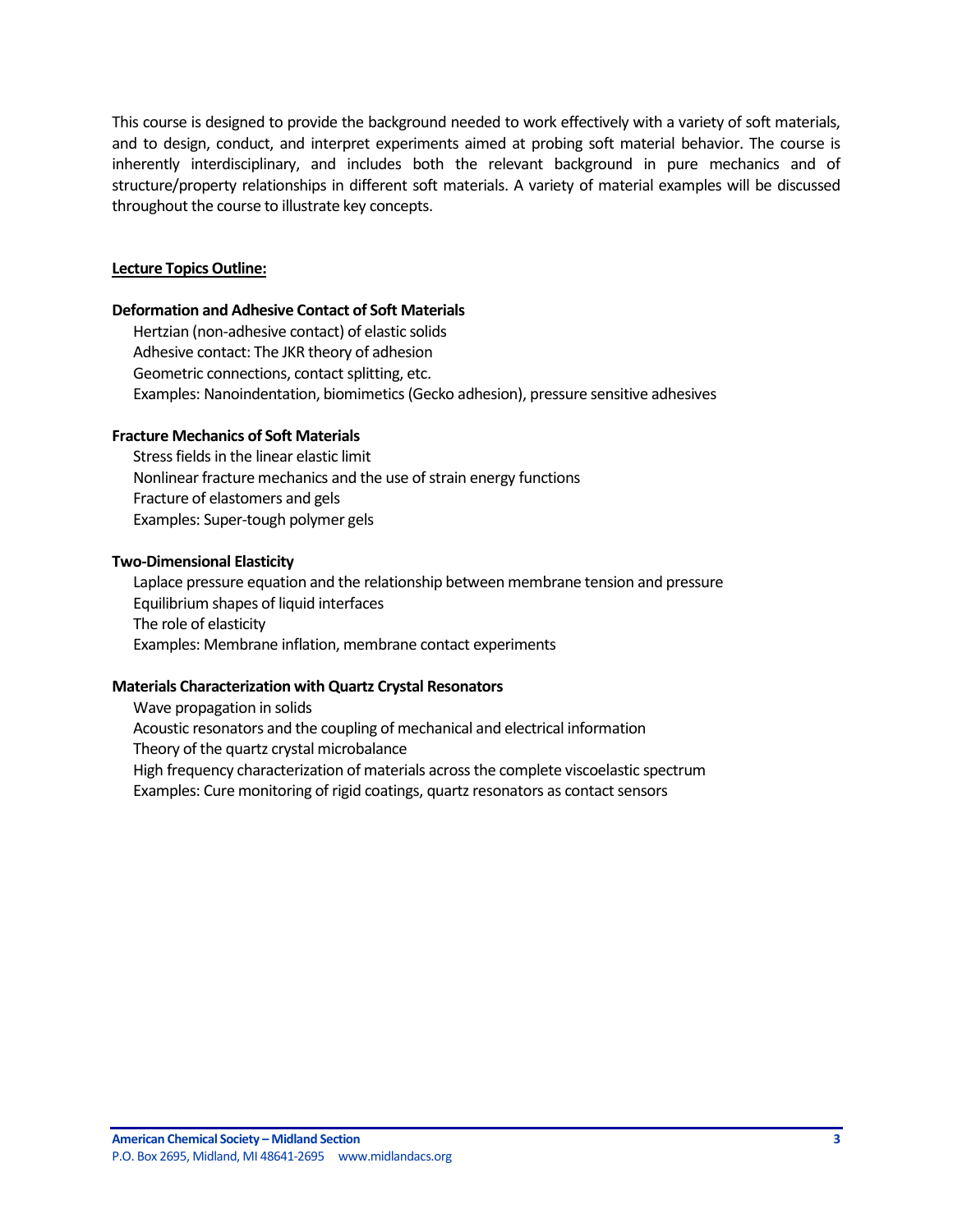# <span id="page-3-0"></span>**Joint Technical Society Dinner Meeting, June 19** *Steve Keinath, Director and TAVP Program Coordinator*

## **The Role of Soft Materials Characterization in Art Conservation**

Professor Kenneth R. Shull, Professor of Materials Science and Engineering, Northwestern University, Evanston, IL 60208

## **Abstract**

Art conservators face challenges that are conceptually similar to those faced by scientists and engineers tasked with preserving an aging and decaying infrastructure. In both cases models to assess the current physical state of an object at microscopic length scales are needed, as is a model for projecting behavior into the future. Art conservators face two additional challenges, however. The first of these is the magnitude of the time scales that are involved—often involving centuries. The second challenge is the difficulty in obtaining reliable experimental data. In developing treatment protocols to restore or clean very old paintings, model systems are generally needed that accurately mimic the properties of coatings that have been aged for long periods of time. This talk will focus on the role that modern materials science techniques are playing in this effort.

## **Date**

Wednesday, June 19, 2013

# **Time**

Social 6:30 p.m. • Dinner 7:00 p.m. • Program 8:00 p.m.

## **Location**

NADA Center, Northwood University, 4000 Whiting Drive, Midland, MI 48640, Phone: (989) 837-4277

# **Cost**

\$25 for SPE and ACS members (or members of other professional societies such as AIChE, ASM, etc.) and guests, \$15 for students. Note: Mid-Michigan SPE will charge individuals who make reservations and do not attend the meeting.

# **Reservations**

Reservations can be made via phone, fax, or e-mail to Molly Warren-Haycock at MMI. Reservations must be received no later than Wednesday, June 12, 2013. Phone: (989) 832-5555, ext. 554, Fax: (989) 832-5560, or Email: [warren-haycock@mmi.org](mailto:warren-haycock@mmi.org)

# <span id="page-3-1"></span>**Midland Section Councilor's Report on 245th National ACS Meeting** *Bob Howell, Councilor*

The 245<sup>th</sup> National Meeting of the American Chemical Society was held in New Orleans during the second week of April. The formal meeting started on Sunday, April 7<sup>th</sup>. Committee meetings started on Thursday, April 4<sup>th</sup>. Both Midland Section ACS councilors, Bob Howell and Wendy Flory, were busy during the meeting. Bob Howell continues to serve as a member of the Committee on Professional Training (CPT), the Committee on Nomenclature, Terminology and Symbols (NTS) and the Polymer Education Committee (PolyED). CPT met from Thursday evening through Sunday. Major activities were review of school reports (all ACS-certified chemistry programs must submit a substantial [voluminous] report every five years to demonstrate their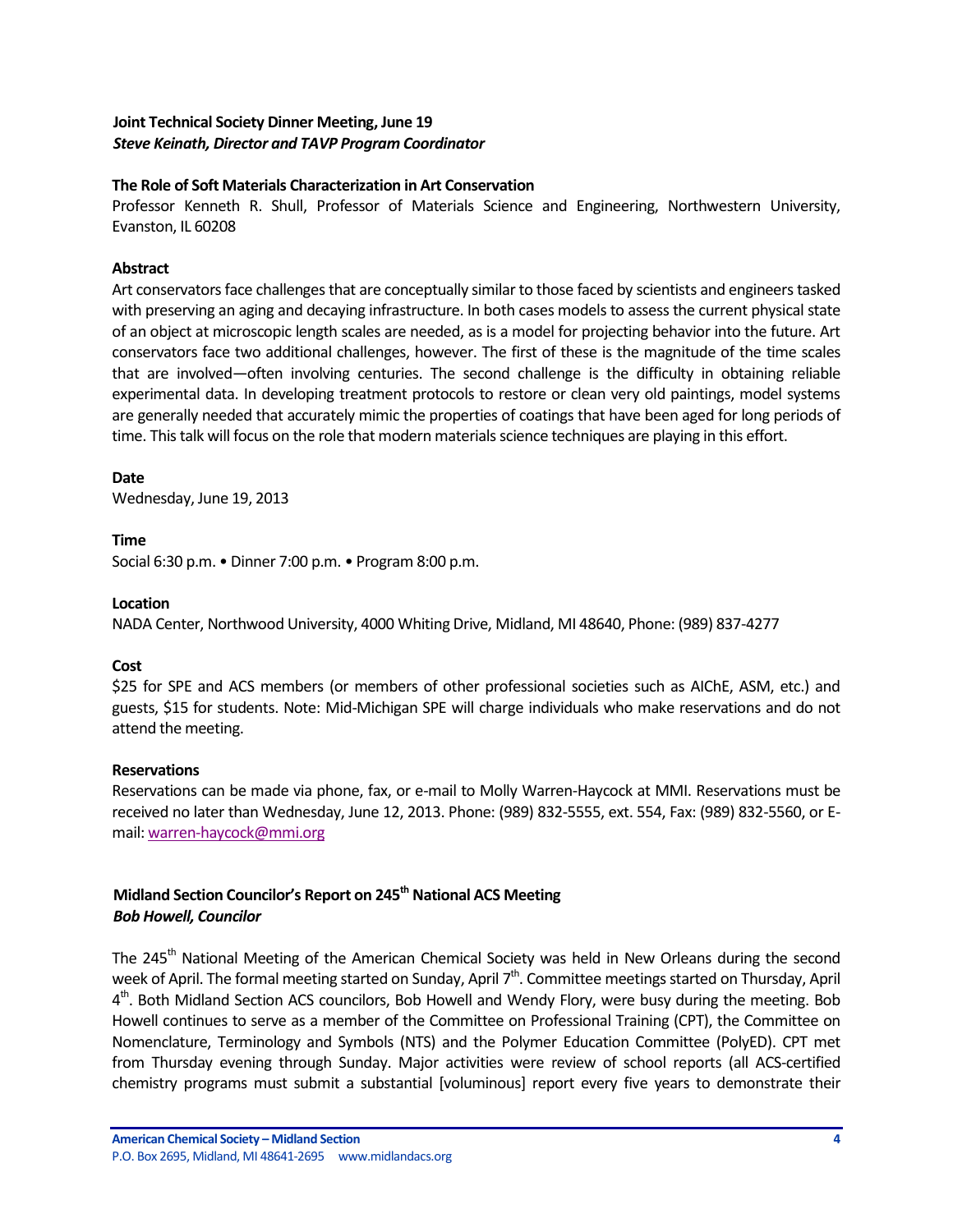compliance with CPT guidelines), meeting with representatives of programs seeking certification, and a Sunday luncheon meeting with representatives wishing to provide feedback on guideline revisions.

A major failing of the current CPT guidelines is the lack of a requirement for any treatment of polymeric materials in B.S. chemistry programs. This situation exists despite the fact that 50-70% of all chemists work in a polymer or polymer-related area and that the standard of living that we all enjoy today would not be possible without these materials. An item of concern to NTS is the redefinition of the kilogram. The new definition will be based on an exact determination of Planck's constant. It will impact the value of Avogadro's number slightly (one part in  $10^8$ ) and carbon-12 will no longer have a mass of exactly 12.0000... g/mol, but for chemists who rarely weigh things beyond four decimal places, it will have no impact at all. A major focus of the PolyEd meeting was the revision of the CPT guidelines. As noted above, current CPT guidelines do not address the inclusion of any aspect of polymer science in the chemistry curriculum. This is a deficiency that needs to be addressed in a significant way. Most people trained in chemistry, whether taking a job after obtaining their B.S. degree or after receiving a graduate education, work in a polymer or polymer-related area. As noted in the report of the ACS presidential (Shakkashiri) commission on training in the chemical sciences, it is necessary for all programs to generate functional graduates.

By most measures, the New Orleans meeting was a huge success with 15,596 total registrants (8,105 regular attendees and 5,793 students) and 11,232 papers presented. The number of students attending national meetings continues to increase. This is largely due to the efforts of the Division of Chemical Education in providing student programming.

Several actions were taken at the Council meeting on Wednesday. G. Bryan Balazs and Charles E. Kolb, Jr. were selected as candidates for president-elect. Candidates for Director of District II (in which the Midland Section resides) will be George M. Bodner and Alan A. Hazari. The new director for District II will be selected next fall by a vote of the Councilors from that district. Candidates for Director-at-Large are Susan B. Butts (Midland Section), Thomas H. Dunning, Jr. (East Central Illinois Section), Dorothy J. Phillips (Northeastern Section) and Kathleen M. Shultz (Central New Mexico Section).

A petition to amend the by-laws to permit the Committee on Nominations and Elections to select two candidates for President-Elect was soundly defeated (85:15). This would have altered the current practice of the committee in selecting four nominees from which two candidates are determined by a vote of the Council. Petitions to approve a revision of the Academic Professional Guidelines and charter by-laws for new international chemical sciences chapters were approved with no dissent. A new formula for the distribution of funding to local sections was approved. This formula will allocate a base allotment of \$4,790 plus a per member allotment [\$6.20 (0-2000 members) plus \$4.10 (> 2000 members)] to each section. The annual allocation to the Midland Section will be minimally impacted by this change. Member dues were set at \$154.00 for 2014. ACS dues remain among the lowest for scientific societies. A new Romanian International Chemical Sciences Chapter to encompass the territory of Romania was approved.

Despite some setbacks, the National ACS finances remain strong. Total revenue for 2012 was \$490.7 million [\$6.1 million (1.3%) favorable to the approved budget]. Net revenue from operations was \$20.2 million (\$4.3 million favorable to the approved budget). This reflects strong performances by ACS Publications and Chemical Abstracts Service. Unrestricted net assets suffered a \$1.4 million decline (this after a significant decline in 2011) and now stand at \$100.6 million. The decline reflects the settlement of the Leadscope case and a charge for unfunded retirement liabilities (the retirement funding scheme has been altered such that these types of liabilities will decline in the future). Attorney fees for the Leadscope litigation have not yet been determined. Much of the cost will be covered by insurance but some portion will have to be borne by the Society.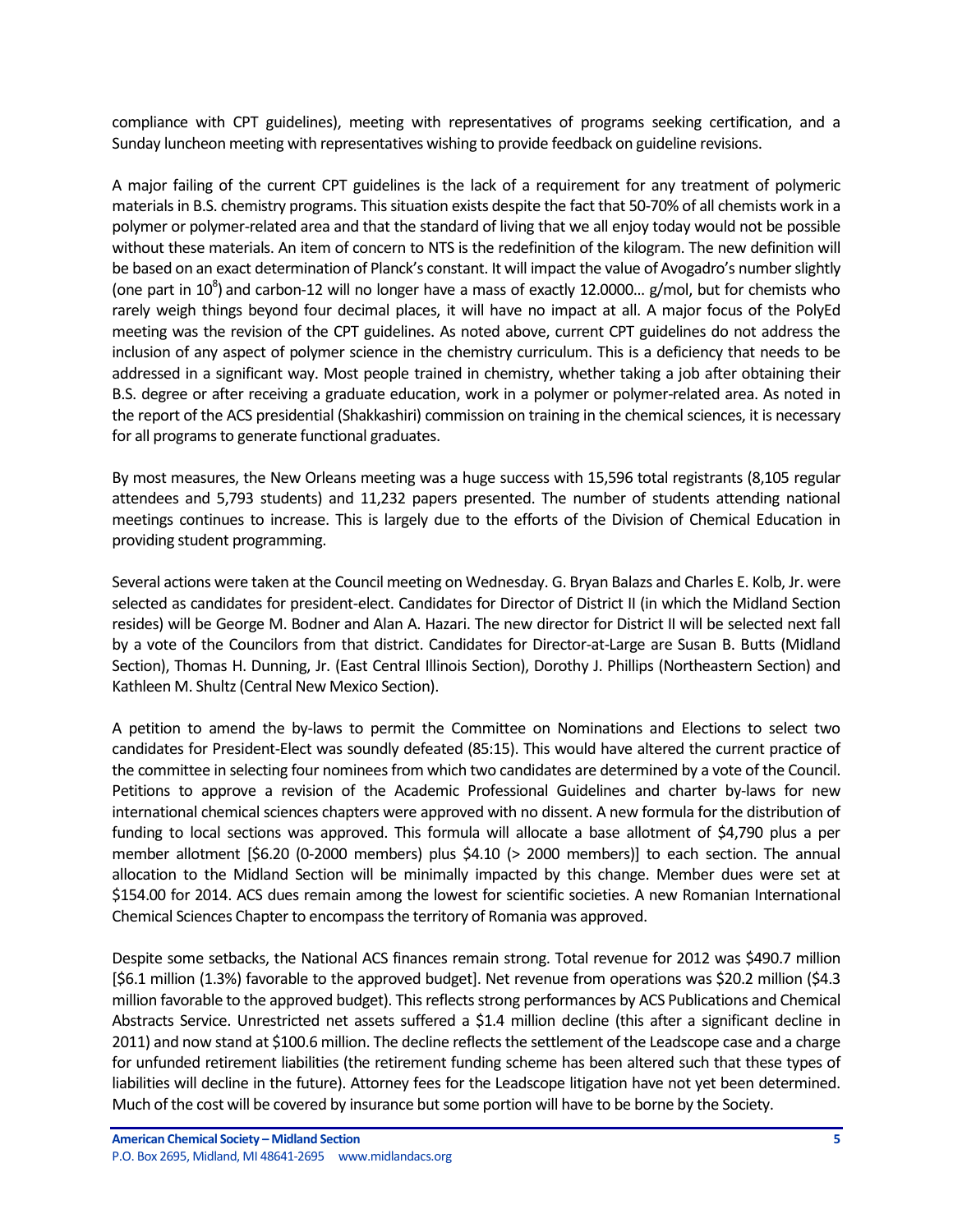If you have any comments, concerns, or questions, your local section councilors would like to hear from you. Contact Bob Howell a[t bob.a.howell@cmich.edu,](mailto:bob.a.howell@cmich.edu) or Wendy Flory a[t wcflory@dow.com.](mailto:wcflory@dow.com)

# <span id="page-5-0"></span>**Report on Mid-Michigan Technician Group First 2013 Dinner-n-Learn Event** *Jason Suhr, MMTG Chair*

The Mid-Michigan Technician Group (MMTG) held its first 2013 Dinner-n-Learn event on April  $4^{\text{th}}$ . Representatives from the Hantz Group sponsored a financial planning seminar at China Palace in Midland with a dinner buffet and drinks included. Ten MMTG members/spouses attended the event.

The presentation topics included tax planning, the impact investing has on your taxes, and 2012 taxes vs. 2013 taxes. The members of the Hantz Group were very pleased, both with the number of response cards filled out with favorable comments (100%), and with the number of MMTG members taking advantage of their offer of a free financial/tax planning consultation following the seminar. Some of the responses from MMTG members included "maybe hiring someone to do my taxes isn't such a bad idea", and "hopefully they can fix the mess my stupid tax guy made the last two years".

This seminar with the Hantz Group may turn into an annual event for MMTG. If the Hantz Group is willing to hold another dinner meeting next year during tax season, MMTG would like to invite members of the local Midland Section ACS and the Younger Chemist Committee to attend. Stay tuned!

# <span id="page-5-1"></span>**Report on Mid-Michigan Technician Group Second 2013 Lunch-n-Learn Event** *Jason Suhr, MMTG Chair*

The Mid-Michigan Technician Group (MMTG) held its second Lunch-n-Learn event of 2013 on April 23<sup>rd</sup>, titled *Preventing Road Rage: Anger Management for Drivers*. The material covered how to avoid offending other drivers, managing your own anger, and disengaging from angry encounters. We listened to some personal encounters from real drivers and also to some personal anecdotes from these same people who have reformed themselves by practicing anger management techniques geared toward preventing road rage. MMTG members also contributed to the conversation by telling about their own personal encounters with road rage and/or unsafe driving practices.

More educational videos pertaining to safe driving can be found on the AAA Foundation for Traffic Safety website a[t www.aaafoundation.org/videos.](https://www.aaafoundation.org/videos)

# <span id="page-5-2"></span>**Upcoming Dates, Events, and Other Updates**

- June 3 (7:00-9:00 PM) ACS Board meeting, MCFTA Board Room (in person), or via conference call at phone number: 866-299-7945, participant code: 9837036#.
- June 17–21 (3:00-6:00 PM, each day) 2013 TAVP course lectures, *Elasticity and Fracture of Soft Materials*, featuring Prof. Kenneth R. Shull of Northwestern University, MMI Lecture Hall, Midland. For more information and to pre-register for the course, see [http://www.mmi.org/tavp2013.html.](http://www.mmi.org/tavp2013.html) **Preregistration is required by June 10th** . Contact Steve Keinath [\(keinath@mmi.org\)](mailto:keinath@mmi.org) for questions.